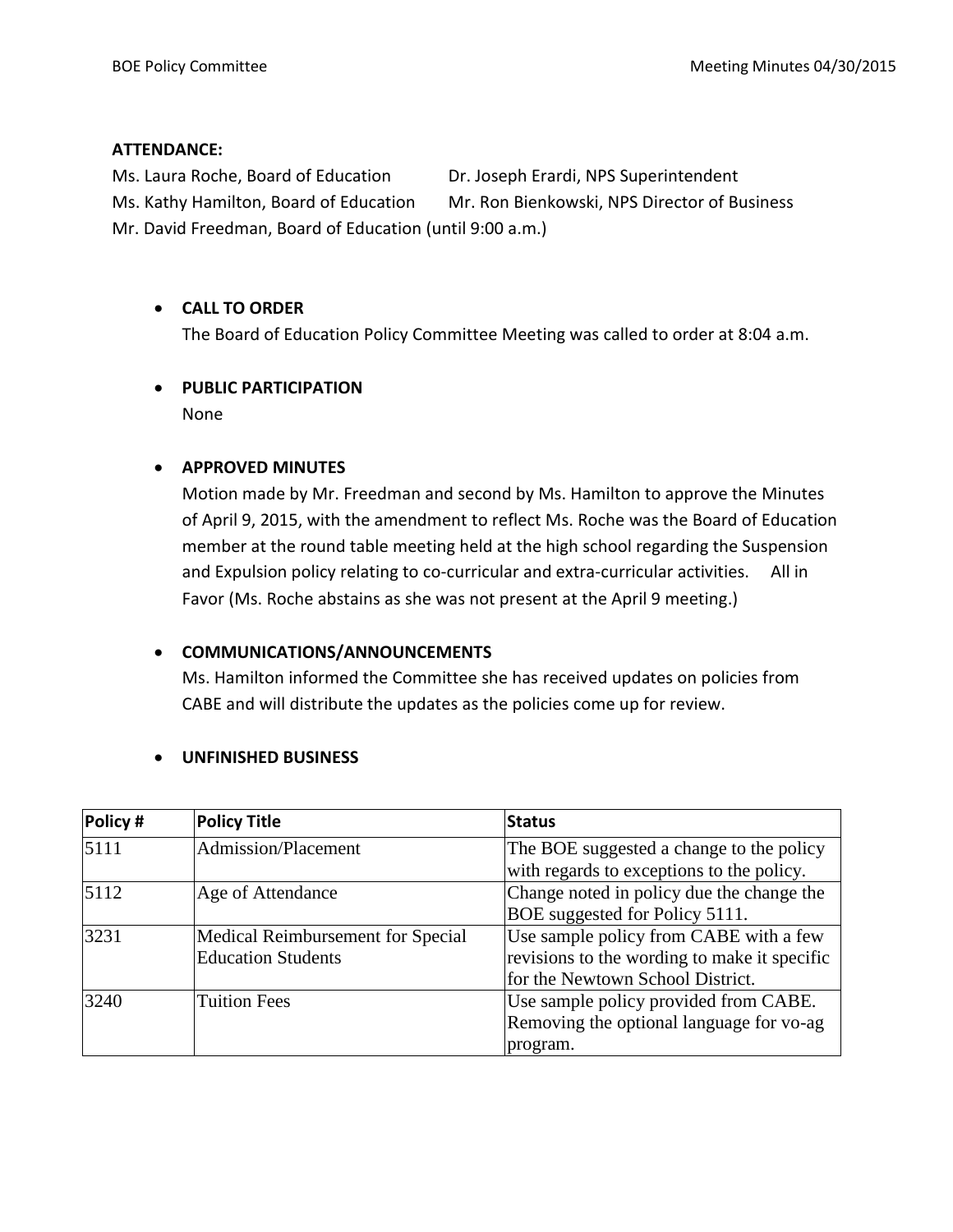| 3250    | Materials/Service Fees, Fines, Charges | Use sample policy from CABE. Add date       |  |
|---------|----------------------------------------|---------------------------------------------|--|
|         |                                        | to policy that the Superintendent will      |  |
|         |                                        | review all fees. Meg will call the BOE      |  |
|         |                                        | attorney to see if we can define or narrow  |  |
|         |                                        | down the section on Copies of Records       |  |
|         |                                        | defined in the Connecticut Freedom of       |  |
|         |                                        | <b>Information Act.</b>                     |  |
| 3260    | Sales & Disposal of Books, Equipment   | Mr. Bienkowski informed the Committee       |  |
|         | & Supplies                             | that any fees obtained through the sale of  |  |
|         |                                        | books, equipment and supplies are given     |  |
|         |                                        | back to the town. Mr. Bienkowski will       |  |
|         |                                        | review policy and get back to the           |  |
|         |                                        | Committee with his recommendations.         |  |
| 3280    | Gifts, Grants and Bequests             | Combined our current policy with a version  |  |
|         |                                        | sent by CABE to make the policy.            |  |
| 3281    | <b>School Fund Raisers</b>             | Use sample policy provided by CABE          |  |
|         |                                        | without the regulation with a few revisions |  |
|         |                                        | to the wording. Cross referenced the policy |  |
|         |                                        | on our school volunteers.                   |  |
| 3281.1  | Business/Industry/Corporate            | Will be addressed in the next Policy        |  |
|         | <b>Involvement</b> in Education        | Committee Meeting.                          |  |
| 5114    | Suspension and Expulsion/Due Process   | The Committee will use the rewrite of the   |  |
|         |                                        | existing policy with changes recommended    |  |
|         |                                        | by the administrators at the High School    |  |
|         |                                        | and Middle School. The new policy will      |  |
|         |                                        | also include new laws from the State of     |  |
|         |                                        | Connecticut.                                |  |
| 5141.29 | <b>School Based Health Clinic</b>      | Use policy provided by CABE newly           |  |
|         |                                        | numbered 5141.29 with additional wording    |  |
|         |                                        | on how records will be maintained.          |  |

# **NEW BUSINESS**

| Policy # | <b>Policy Title</b>     | <b>Status</b>                         |  |
|----------|-------------------------|---------------------------------------|--|
| 3290     | <b>Funds Management</b> | Use optional sample policy from CABE. |  |
| 3291     | Borrowing               | CABE did not include policy. Do not   |  |
|          |                         | include.                              |  |
| 3291.1   | <b>Short-Term Loans</b> | CABE did not include policy. Do not   |  |
|          |                         | include.                              |  |
| 3291.2   | Debt Limitation         | CABE did not include policy. Do not   |  |
|          |                         | include.                              |  |
| 3292     | Investing               | CABE did not include policy. Do not   |  |
|          |                         | include.                              |  |
| 3293     | Depository              | CABE did not include policy. Do not   |  |
|          |                         | include.                              |  |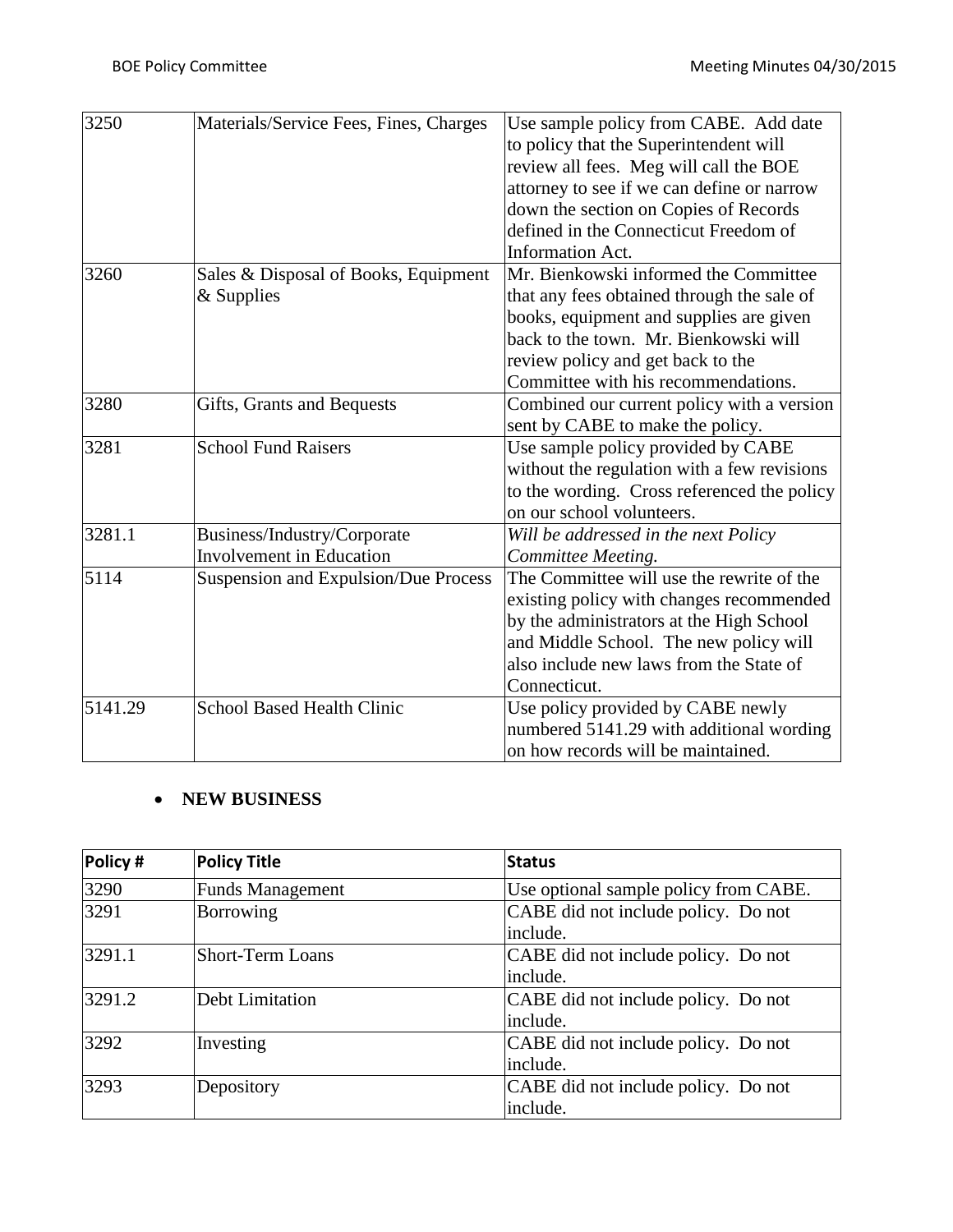| 3293.1 | Signatures/Facsimiles                        | Include optional policy from CABE with a      |  |
|--------|----------------------------------------------|-----------------------------------------------|--|
|        |                                              | few revisions to the wording. Add the         |  |
|        |                                              | review date of July 1st to the policy.        |  |
| 3294   | <b>Incurring Liabilities</b>                 | CABE did not include policy. Do not           |  |
|        |                                              | include.                                      |  |
| 3300   | <b>Expenditures/Expending Authority</b>      | Use optional policy to consider from          |  |
|        |                                              | CABE. This policy outlines our current        |  |
|        |                                              | practice. Include in policy a cross reference |  |
|        |                                              | to policy 3160.                               |  |
| 3310   | <b>Purchasing Guidelines</b>                 | Ms. Hamilton will research the ethics to see  |  |
|        |                                              | if this policy is covered. Meg will call      |  |
|        |                                              | CABE to see if this policy is addressed       |  |
|        |                                              | somewhere else. Dr. Erardi will also look     |  |
|        |                                              | into the policy.                              |  |
| 3311   | Quality of Goods and Services                | CABE did not include policy. Do not           |  |
|        |                                              | include.                                      |  |
| 3312   | <b>Quantity Purchasing</b>                   | CABE did not include policy. Do not           |  |
|        |                                              | include.                                      |  |
| 3312.1 | Standardization of Supplies and              | Use our existing policy presently number 3-   |  |
|        | Equipment                                    | 204                                           |  |
| 3312.2 | <b>State Contract/Cooperative Purchasing</b> | CABE did not include policy. Do not           |  |
|        |                                              | include.                                      |  |
| 3313   | <b>Relations with Vendors</b>                | Use sample policy provided by CABE.           |  |
| 3313.1 | <b>Local Purchasing</b>                      | CABE did not include policy. Do not           |  |
|        |                                              | include.                                      |  |
| 3313.2 | Vendor Representatives                       | CABE did not include policy. Do not           |  |
|        |                                              | include.                                      |  |
| 3313.3 | <b>Performance Guarantees</b>                | CABE did not include policy. Do not           |  |
|        |                                              | include.                                      |  |
| 3313.4 | <b>Access to Vendors to Teachers</b>         | CABE did not include policy. Do not           |  |
|        |                                              | include.                                      |  |
| 3313.5 | <b>Affirmative Action for Vendors</b>        | Do not include.                               |  |
| 3320   | <b>Purchasing Procedures</b>                 | Use sample policy provided by CABE with       |  |
|        |                                              | revisions.                                    |  |
| 3320.1 | Procedures for Entering into a Lease         | Do not include.                               |  |
|        | Purchase/Agreement                           |                                               |  |
| 3321   | <b>Requesting Goods and Services</b>         | Do not include.                               |  |
|        | (Requisitions)                               |                                               |  |
| 3322   | Describing Goods and Services                | Do not include.                               |  |
|        | (Specifications)                             |                                               |  |
| 3323   | Soliciting Prices (Bids & Quotations)        | Mr. Bienkowski will review policy with        |  |
|        |                                              | Mr. Tait and come back to the Committee       |  |
|        |                                              | with what they feel is a reasonable dollar    |  |
|        |                                              | amount to include in the policy.              |  |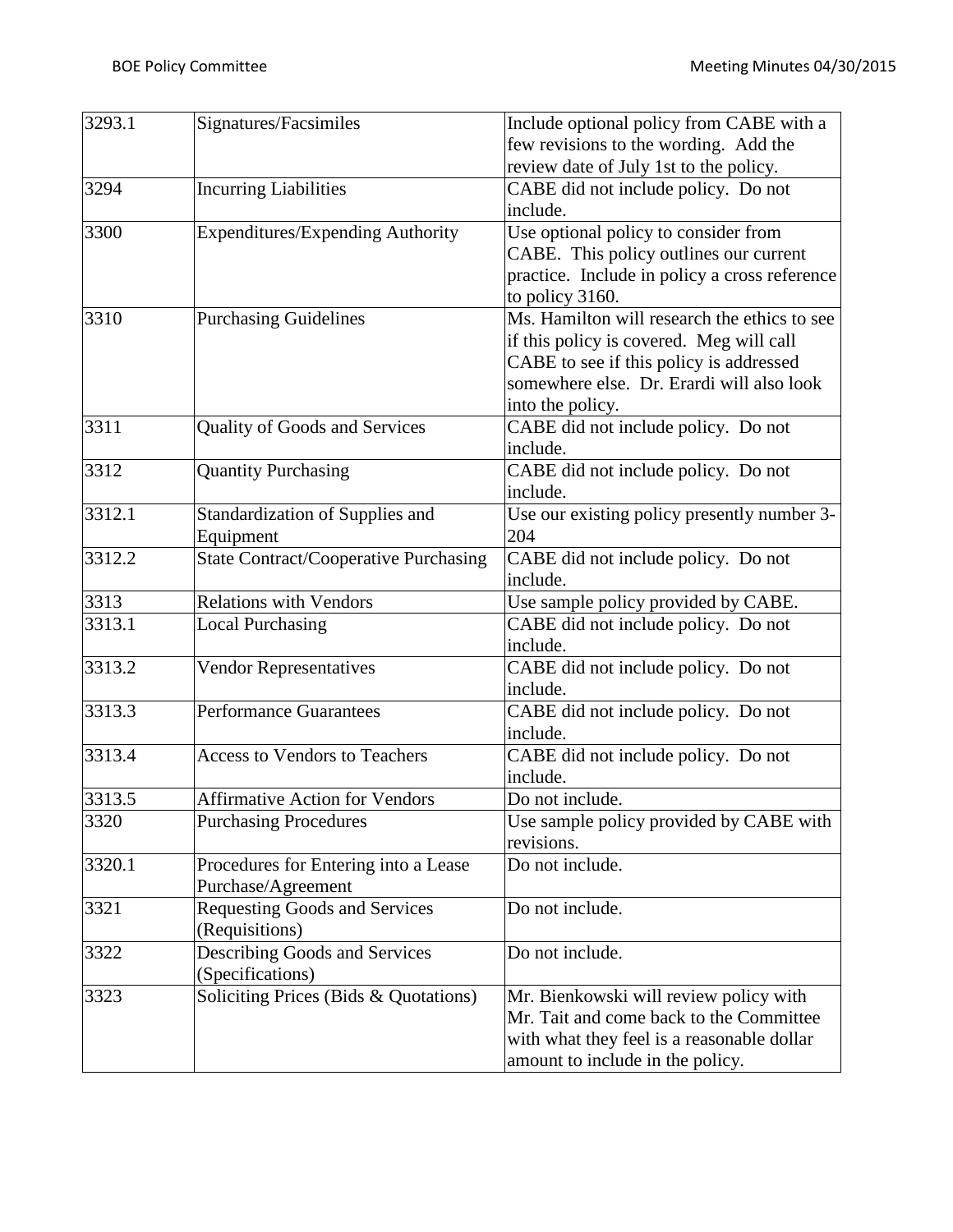# o FUTURE MEETING DATES

- May 14, 2015 Shared Meeting Room 3
- May 27, 2015 Shared Meeting Room 1
- $\blacksquare$  June 10, 2015 Shared Meeting Room 1
- Ullet 24, 2015 Shared Meeting Room 1

# **ACTION ITEMS FOR NEXT MEETING**

| <b>Responsible</b> |                                                  |                 |                 |
|--------------------|--------------------------------------------------|-----------------|-----------------|
| Party              | <b>Action</b>                                    | <b>Comments</b> | <b>Due Date</b> |
| Meg                | Policy 3250 - Materials/Service                  |                 | 05/14/2015      |
|                    | Fees, Fines, Charges - Meg will                  |                 |                 |
|                    | call the BOE attorney to see if we               |                 |                 |
|                    | can define or narrow down the                    |                 |                 |
|                    | section on Copies of Records                     |                 |                 |
|                    | defined in the Connecticut                       |                 |                 |
|                    | Freedom of Information Act.                      |                 |                 |
|                    | Mr. Bienkowski Policy 3260 - Sales & Disposal of |                 | 05/14/2015      |
|                    | Books, Equipment & Supplies -                    |                 |                 |
|                    | Mr. Bienkowski will review and                   |                 |                 |
|                    | rewrite policy. He will bring back               |                 |                 |
|                    | recommendations to the next                      |                 |                 |
|                    | meeting.                                         |                 |                 |
| Ms. Hamilton/      | Policy 3281.1 - Business/                        |                 | 05/14/2015      |
| Committee          | Industry/Corporate Involvement                   |                 |                 |
|                    | in Education - The Committee                     |                 |                 |
|                    | will address this policy at the next             |                 |                 |
|                    | meeting.                                         |                 |                 |
| Ms. Hamilton/      | Policy 3310 – Purchasing                         |                 | 05/14/2015      |
|                    | Meg/ Dr. Erardi Guidelines - Ms. Hamilton will   |                 |                 |
|                    | research the ethics to see if this               |                 |                 |
|                    | policy is covered. Meg will call                 |                 |                 |
|                    | CABE to see if this policy is                    |                 |                 |
|                    | addressed somewhere else. Dr.                    |                 |                 |
|                    | Erardi will also look into the                   |                 |                 |
|                    | policy.                                          |                 |                 |
|                    | Mr. Bienkowski Policy 3323 – Soliciting Prices   |                 | 05/14/2015      |
|                    | (Bids and Quotations) - Mr.                      |                 |                 |
|                    | Bienkowski will review policy                    |                 |                 |
|                    | with Mr. Tait and come back to                   |                 |                 |
|                    | the Committee with what they feel                |                 |                 |
|                    | is a reasonable dollar amount to                 |                 |                 |
|                    | include in the policy.                           |                 |                 |